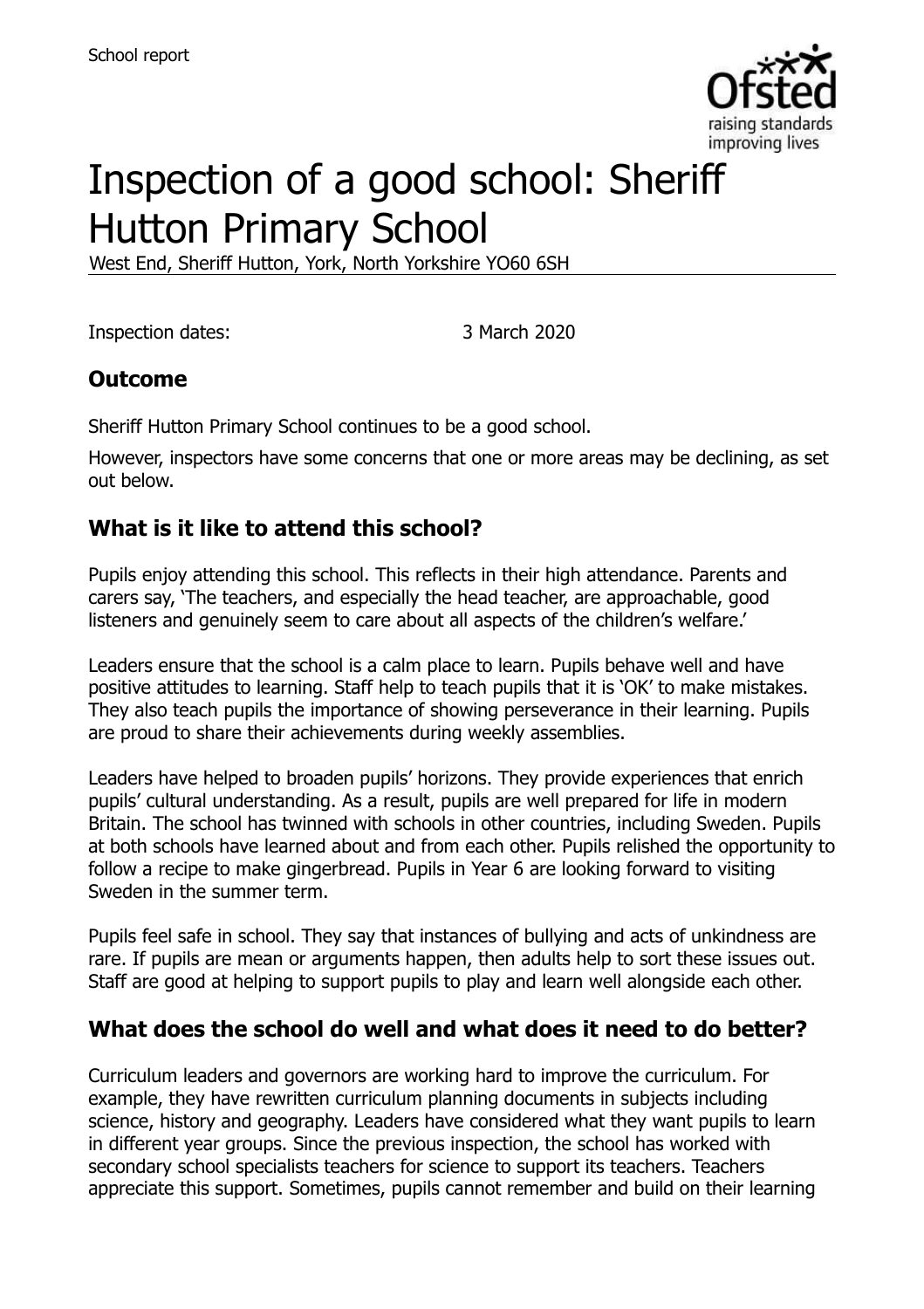

from previous years. In science, pupils can recall the practical investigations they have undertaken. For example, pupils could talk about their learning when using magnets. There is some uncertainty, however, about the amount of time dedicated to the teaching of science. As a result, pupils do not learn scientific ideas in enough depth to ensure that it sticks in their memory.

Pupils, including those with special educational needs/and or disabilities (SEND), receive support when they have fallen behind in reading. However, pupils do not read books that match their phonics knowledge. Pupils sometimes struggle to read words because the books are too hard. Pupils often need considerable support to help them sound out words. This slows down their reading fluency. Reading records do not consistently help parents to understand what letters, sounds and new words pupils need to practise.

Leaders have helped to develop a culture and love of reading. Pupils, especially in key stage 2, spoke enthusiastically about the importance of reading. Pupils spoke about the high-quality texts adults read to them on a daily basis. This is helping to instil positive attitudes to reading.

Since the previous inspection, leaders have changed the way they teach mathematics. They have introduced a new programme for teaching mathematics. Leaders have ensured that staff have undertaken training. Pupils enjoy learning in mathematics. Sometimes, teachers do not provide the right diet of work for pupils, especially the most able. Some teachers do not spot when pupils have grasped concepts and are ready to move on in their learning. This means that some pupils, especially the most able, do not achieve as well as they should.

The special educational needs coordinator ensures that pupils with SEND receive extra support. The leader helps to support teachers in writing support plans for these pupils. Some of the targets on pupils' support plans are not as sharp as they could be. As a result, they do not detail all the precise things these pupils need to practise. This is particularly the case in reading.

Pupils enjoy developing their sporting and creative talents outside of school time. Leaders ensure that vulnerable pupils have the same opportunities to access these activities. These extra activities enhance pupils' sporting experiences. They include judo and triathlon. The school makes every effort to ensure that pupils become responsible citizens. Pupils enjoy taking on meaningful responsibilities. They enjoy the challenge of leading assemblies and running a healthy tuck shop. Pupils show care for the environment. They have asked food suppliers to reduce plastic containers used for healthy snacks.

Staff feel well supported by leaders. They say that leaders are considerate about their workload and well-being. Staff enjoy working together as a team.

In discussion with the headteacher, we agreed that mathematics and science may usefully serve as a focus for the next inspection.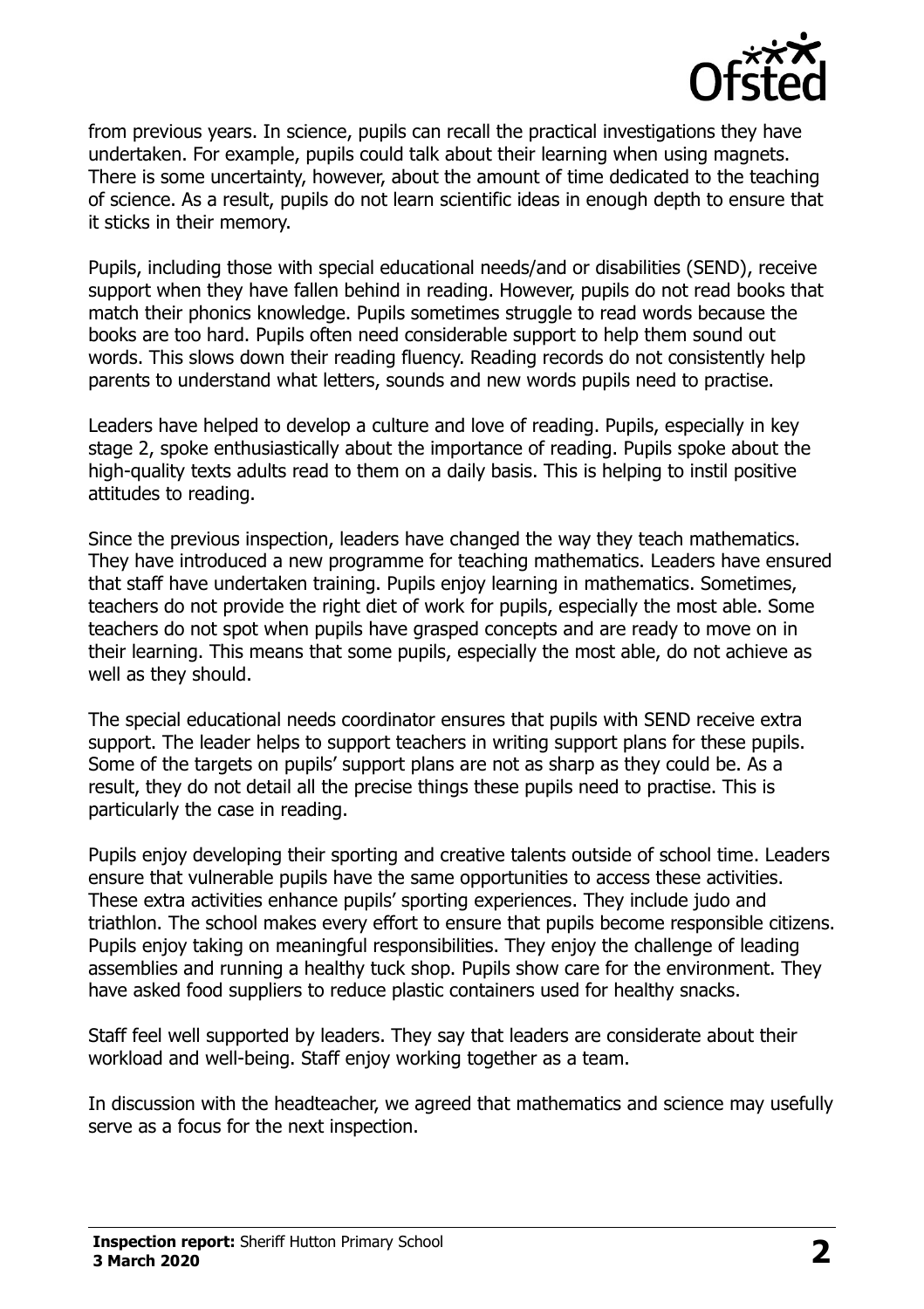

# **Safeguarding**

The arrangements for safeguarding are effective.

Leaders do all that they can to ensure that pupils are safe in school. Staff receive regular training to help them ensure that children are safe. They are aware of the signs that a pupil may be at risk of abuse or neglect. They know how to report concerns if the need arises. Leaders work closely with outside agencies to get pupils the support they need.

The school teaches pupils how to stay safe when working online. They also teach them how to be safe when using technology. Pupils understand the importance of not disclosing personal information to strangers.

Leaders carry out careful checks on employees to ensure that they are suitable to work with pupils.

#### **What does the school need to do to improve?**

#### **(Information for the school and appropriate authority)**

- **Pupils do not have enough opportunities to learn science in enough depth. This means** that pupils are unable to recall and remember as much as they should. Leaders should ensure that sufficient time is dedicated to the teaching of science. They should support teachers to ensure that curriculum plans are well implemented to help build on pupils' prior learning.
- The books some pupils use to practise their reading should be matched to their phonetic knowledge. Some of the books are too difficult for pupils, especially those with SEND, to read. This slows down their fluency skills. Leaders and teachers need to make sure that the books pupils read help them to succeed, without over-relying on adults to support them.
- **Pupils' reading records are not detailed enough about pupils' learning and next steps.** This means that parents are not fully clear about the sounds and words that pupils need to practise at home. Leaders should ensure that parents are provided with more information to better support reading out of school.
- Leaders have introduced a whole-school approach to the teaching of mathematics. However, some pupils, especially the most able, are not sufficiently challenged. This is because teachers spend too long on unnecessarily repeating work pupils can already do and are not moving them onto more difficult work. Leaders should support teachers to develop strategies to identify pupils who are ready to move onto more difficult work when they are ready to do so.
- Teachers are caring and nurturing for pupils with SEND, including those with complex needs. The support plans for some of these pupils, however, are not specific enough to address their individual needs. Leaders should ensure that targets for pupils with SEND are more precise to address and overcome their barriers to learning.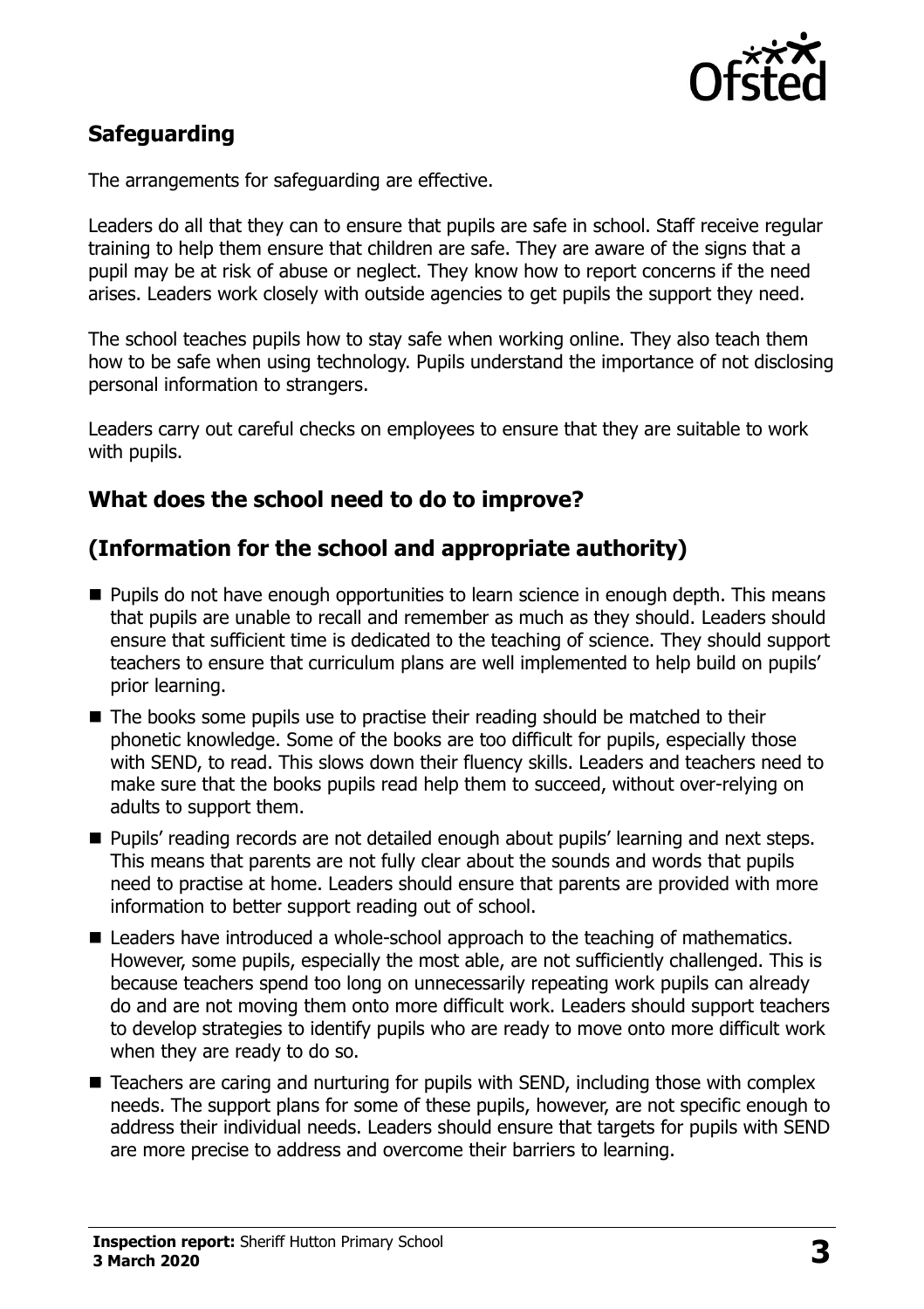

#### **Background**

When we have judged a school to be good, we will then normally go into the school about once every four years to confirm that the school remains good. This is called a section 8 inspection of a good or non-exempt outstanding school. We do not give graded judgements on a section 8 inspection. However, if we find some evidence that standards may be declining, then the next inspection will be a section 5 inspection. Usually this is within one to two years of the date of the section 8 inspection. If we have serious concerns about safeguarding, behaviour or the quality of education, we will convert the section 8 inspection to a section 5 inspection immediately.

This is the first section 8 inspection since we judged the school to be good on 20–21 October 2015.

### **How can I feed back my views?**

You can use [Ofsted Parent View](https://parentview.ofsted.gov.uk/) to give Ofsted your opinion on your child's school, or to find out what other parents and carers think. We use Ofsted Parent View information when deciding which schools to inspect, when to inspect them and as part of their inspection.

The Department for Education has further quidance on how to complain about a school.

If you are the school and you are not happy with the inspection or the report, you can [complain to Ofsted.](https://www.gov.uk/complain-ofsted-report)

#### **Further information**

You can search for [published performance information](http://www.compare-school-performance.service.gov.uk/) about the school.

In the report, '[disadvantaged pupils](http://www.gov.uk/guidance/pupil-premium-information-for-schools-and-alternative-provision-settings)' refers to those pupils who attract government pupil premium funding: pupils claiming free school meals at any point in the last six years and pupils in care or who left care through adoption or another formal route.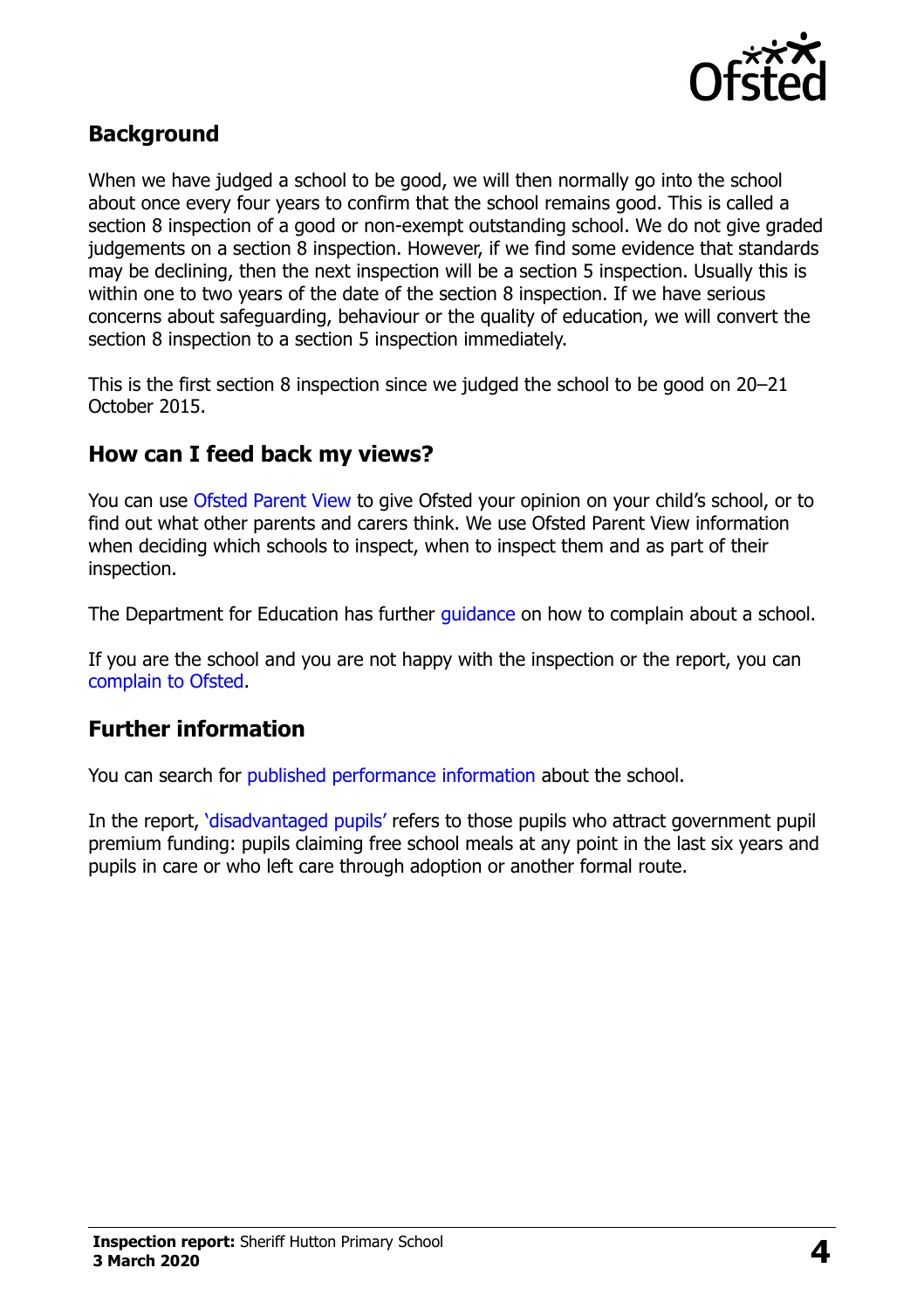

### **School details**

| Unique reference number             | 121342                                                                  |
|-------------------------------------|-------------------------------------------------------------------------|
| <b>Local authority</b>              | North Yorkshire                                                         |
| <b>Inspection number</b>            | 10130999                                                                |
| <b>Type of school</b>               | Primary                                                                 |
| <b>School category</b>              | Maintained                                                              |
| Age range of pupils                 | 4 to 11                                                                 |
| <b>Gender of pupils</b>             | Mixed                                                                   |
| Number of pupils on the school roll | 101                                                                     |
| <b>Appropriate authority</b>        | The governing body                                                      |
| <b>Chair of governing body</b>      | Margaret Fisher                                                         |
| <b>Headteacher</b>                  | <b>Beverley Stell</b>                                                   |
| Website                             | www.sheriffhuttonschool.org                                             |
| Date of previous inspection         | 20-21 October 2015, under section 5 of the<br><b>Education Act 2005</b> |

#### **Information about this school**

- The school is smaller than the average-sized primary school.
- Children in the early years are taught in a single-aged class. There are three other classes. One class has pupils in Years 1 and 2. The other two classes have pupils in Years 3 and 4 and pupils in Years 5 and 6.
- The school operates a breakfast club and an after-school club each day. It offers wraparound care for pupils who attend the school.

#### **Information about this inspection**

- Inspectors held discussions with the headteacher, teachers, other members of staff and governors. These discussions considered the quality of education, pupils' wider experiences at the school and pupils' behaviour. An inspector held a telephone conversation with an officer of the local authority.
- **Inspectors looked closely at provision for mathematics, reading and science across the** school. This entailed discussions with curriculum leaders, visits to a range of lessons, looking at samples of children's work and discussions with teachers.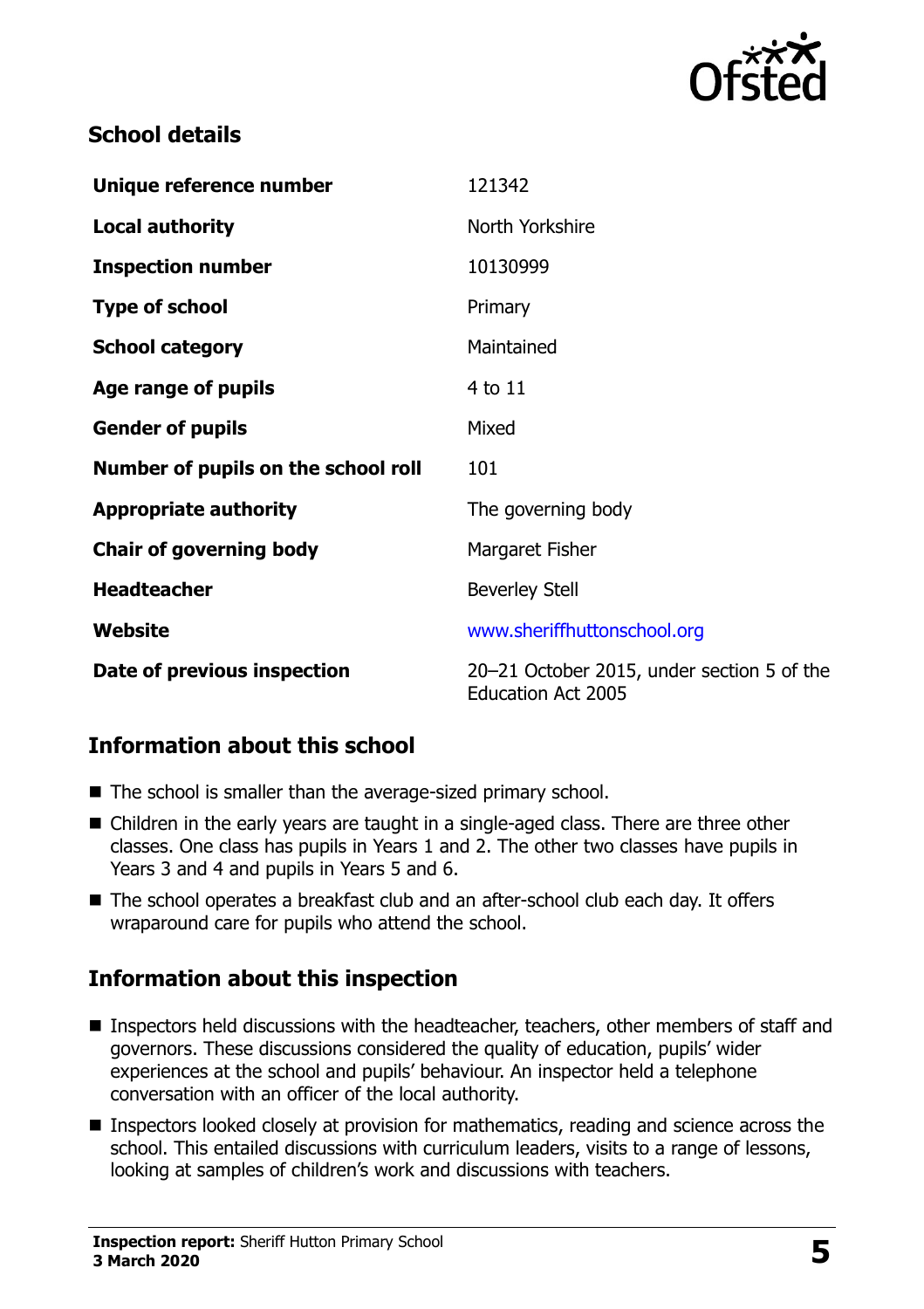

- An inspector listened to pupils read and talked with them about how the school teaches reading.
- Inspectors spoke to pupils, staff, governors and parents about the school's work to keep pupils safe. Inspectors considered the information available to parents about safeguarding online and in documentation at the school. An inspector examined the single central record of the checks undertaken to make sure that staff are suitable to work in a school.
- **Inspectors considered the 40 responses to Ofsted's online survey, Parent View, the nine** responses to the online staff survey and the 21 responses to the pupil survey.

#### **Inspection team**

Brian Stillings, lead inspector **Ofsted Inspector** 

Linda Collier **Collier Collier** Controller Controller Controller Controller Controller Controller Controller Controller Controller Controller Controller Controller Controller Controller Controller Controller Controller Con